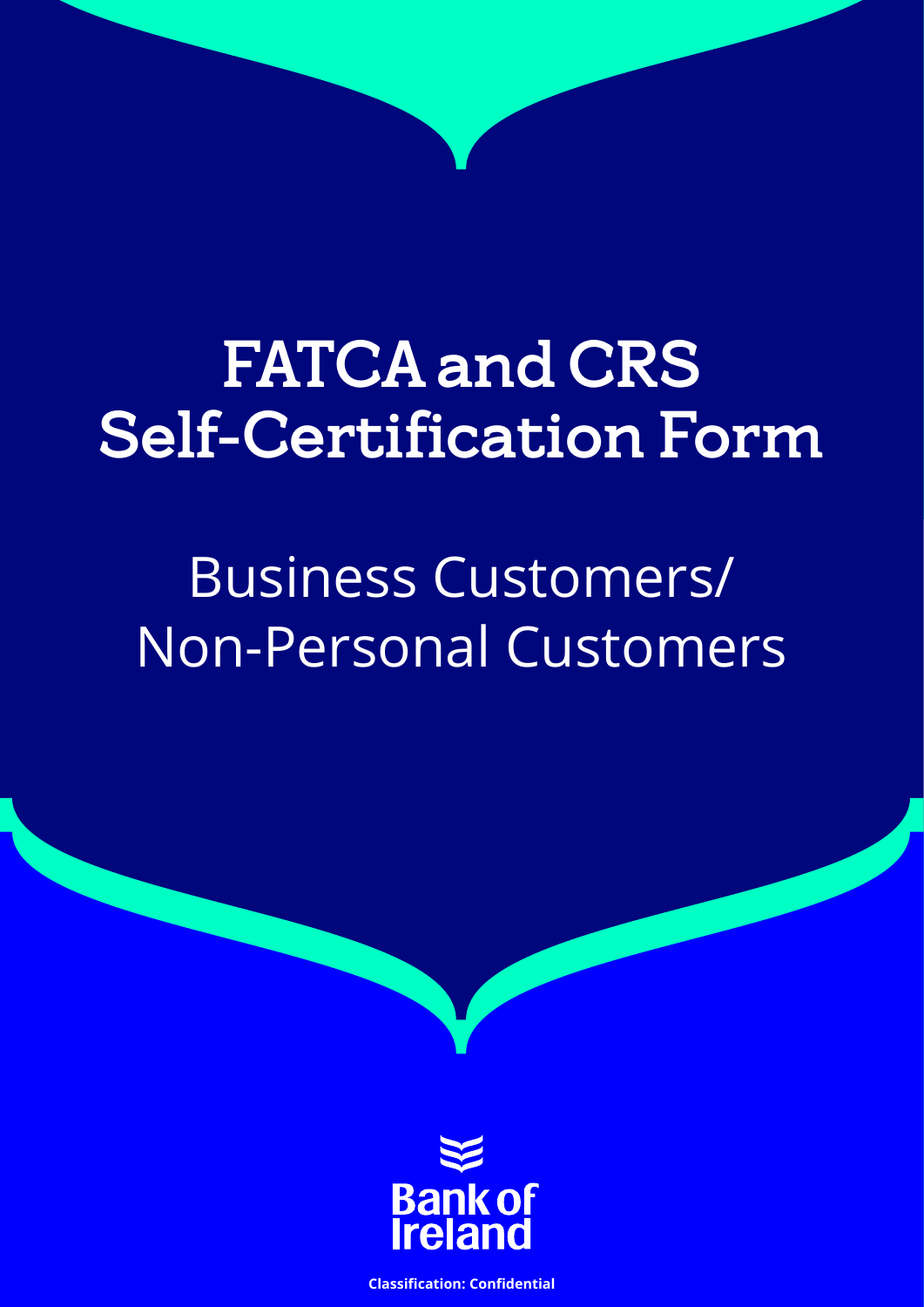Please complete this form if you are a business customer/non-personal customer other than a sole trader. If you are a sole trader, please complete Personal/Sole Trader FATCA/CRS Self-Certification Form All Sections must be completed as follows:

- Non-Financial Entities Complete Sections 1, 2, 3 and 6
- Financial Institutions Complete Section 1, 2, 4, 5 and 6

The Governor and Company of the Bank of Ireland ("the Bank") is obliged under Section 891E and Section 891F of the Taxes Consolidation Act 1997 (as amended), and Tax Regulations made pursuant to those sections, to collect certain information about each account holder's tax residency status and the tax residency and citizenship of controlling persons in certain circumstances.

Please complete, where applicable, the relevant sections below and provide any additional information as may be required. In certain circumstances we may be obliged to share this information with relevant tax authorities. This form is intended to request information only where such request is not prohibited by Irish law.

If you have any questions about how to complete this form or any other concerns about the impact of sharing of information, you should contact your tax advisor or local tax authority.

Please note that the Bank does not provide tax advice and will not be liable for any errors contained in this form.

When filling in this form, read the form "FATCA/CRS Glossary" for definitions of specific words and terms.

#### SECTION 1: ENTITY/ORGANISATION DETAILS (MANDATORY)

| Name of Entity or Organisation              |  |
|---------------------------------------------|--|
| Country of Incorporation or<br>Organisation |  |
| Current Registered Address                  |  |

## SECTION 2: TAX RESIDENCY FOR FATCA AND CRS (MANDATORY)

#### Please review the below and complete as appropriate

| Is your Entity/Organisation a Specified U.S. Person<br>Note: a Specified U.S. Person includes organisations                                                                                                                                                                                                                                                                                                         | Yes I               | No.                                                                                        |
|---------------------------------------------------------------------------------------------------------------------------------------------------------------------------------------------------------------------------------------------------------------------------------------------------------------------------------------------------------------------------------------------------------------------|---------------------|--------------------------------------------------------------------------------------------|
| If Yes, please provide U.S. Tax Identification Number (TIN)<br>Note: If United States is the country of tax residency, a U.S Tin must be<br>provided. U.S TINs must be 9 digits.                                                                                                                                                                                                                                    |                     |                                                                                            |
| Is the Entity/Organisation resident in any other country or<br>territory other than the Republic of Ireland for tax purposes?                                                                                                                                                                                                                                                                                       | Yes $\Box$          | No                                                                                         |
| If "Yes", list below all countries/territories in which the Controlling Person is tax resident, and provide a Tax Identification Number (TIN) for each<br>country/ territory. A TIN, or else a valid explanation as to why no TIN is available, is mandatory for each country/territory listed.<br>Note: if United States is the country of tax residency, a U.S. TIN must be provided. U.S. TINs must be 9 digits. |                     |                                                                                            |
| Country/Territory                                                                                                                                                                                                                                                                                                                                                                                                   | TIN (or Equivalent) | Reason why no TIN provided<br>(indicate A, B or C from the<br>explanations outlined below) |
|                                                                                                                                                                                                                                                                                                                                                                                                                     |                     |                                                                                            |
|                                                                                                                                                                                                                                                                                                                                                                                                                     |                     |                                                                                            |
|                                                                                                                                                                                                                                                                                                                                                                                                                     |                     |                                                                                            |

If you have not been able to provide a TIN, please indicate why using one of the following explanations:

A. The country/ territory of tax residency does not issue TINs or functional equivalents to its residents;

B. The country/territory of tax residency has not issued a TIN to you (if selecting this option B, please also provide an explanation in the box above

C. The domestic law of the country/ territory of tax residency does not require the collection of a TIN.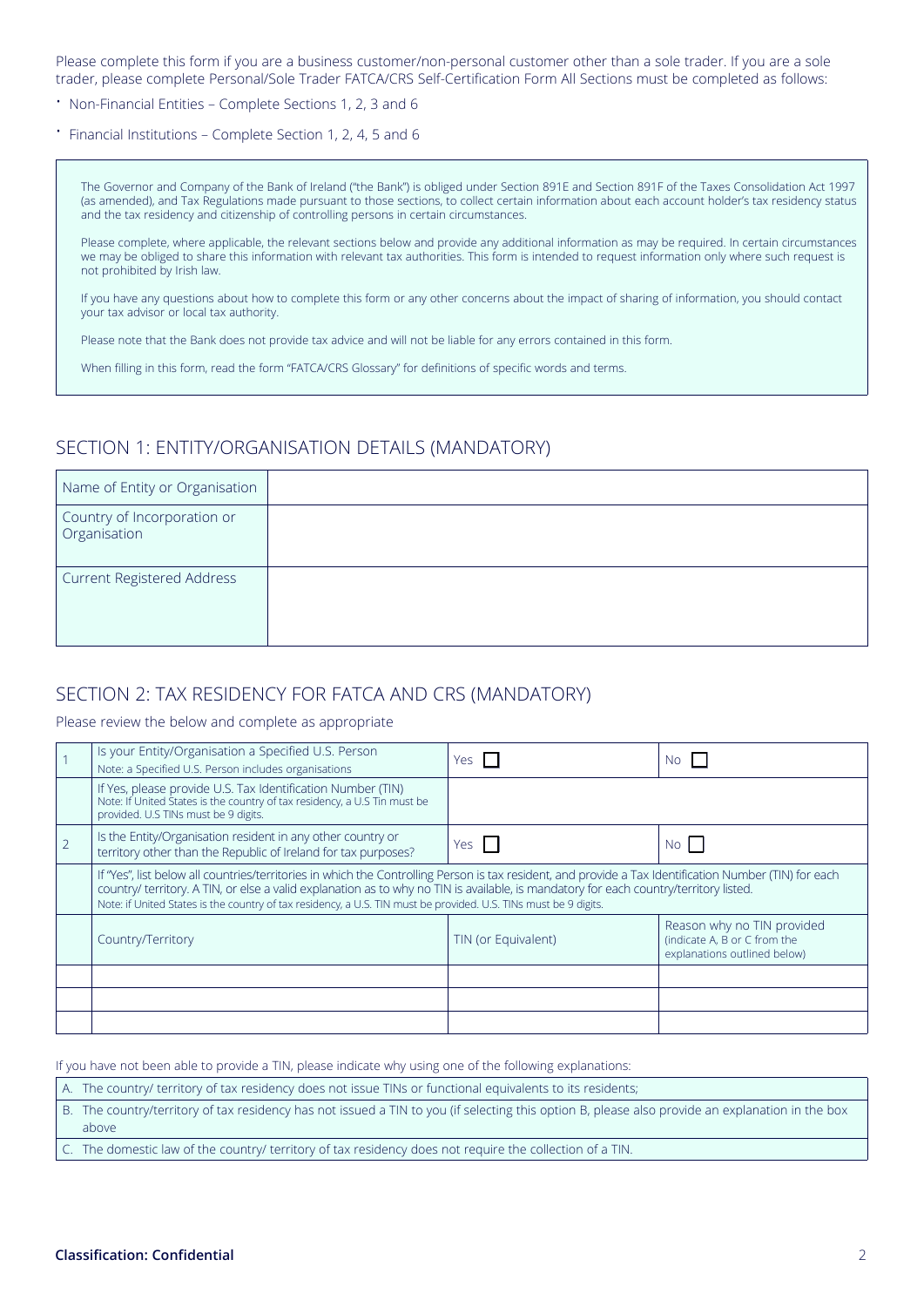## SECTION 3: NON-FINANCIAL ENTITIES

### **NB: If you are a Financial Institution please proceed directly to Section 4. Otherwise, please select your Entity/Organisation's classification for both FATCA and CRS.**

For more details on Non-Financial Entities, please refer to the Glossary in form FATCA/CRS Glossary.

| <b>FATCA</b>                                                                                                                                                            |  |
|-------------------------------------------------------------------------------------------------------------------------------------------------------------------------|--|
| l certify that the Entity/Organisation is an Active NFFE (if "Yes", proceed to Section 6)                                                                               |  |
| l certify that the Entity/Organisation is a Passive NFFE (if "Yes", proceed to Section 6 and complete the Controlling Person<br>Self-Certification Form                 |  |
| Certify that the Entity/Organisation is an Excepted NFFE (if "Yes", proceed to Section 6)                                                                               |  |
|                                                                                                                                                                         |  |
| <b>CRS</b>                                                                                                                                                              |  |
| I certify that the Entity/Organisation is an Active NFE, the stock of which is regularly traded on an<br>established securities market (if "Yes", proceed to Section 6) |  |
| I certify that the Entity/Organisation is an Active NFE, a Government Entity or Central Bank (if "Yes", proceed to<br>Section 6)                                        |  |
| certify that the Entity/Organisation is an Active NFE, an international organisation (if "Yes", proceed to Section 6)                                                   |  |
| I certify that the Entity/Organisation is an Active NFE, other than the above Active NFE categories (if "Yes",<br>proceed to Section 6)                                 |  |
| I certify that the Entity/Organisation is a Passive NFE (if "Yes", proceed to Section 6 and complete the Controlling Person<br>Self-Certification Form)                 |  |

## SECTION 4: FINANCIAL INSTITUTIONS REQUIRED FOR FATCA

**The information provided in this section is for FATCA, please note your classification may differ from your CRS classification in Section 5.**

**If your Entity/Organisation is a Financial Institution under FATCA, please tick one of the options below.**

#### **If you are not a Financial Institution under FATCA, please proceed to Section 5.**

For more details on Financial Institutions, please refer to the form FATCA/CRS Glossary.

| 1. Please choose from one of the following options                                       |  |
|------------------------------------------------------------------------------------------|--|
| Registered Deemed Compliant Foreign Financial Institution<br>i)                          |  |
| ii) Participating Foreign Financial Institution                                          |  |
| iii) Partner Jurisdiction Financial Institution (including Irish Financial Institutions) |  |

2. Please provide your Global Intermediary Identification Number (GIIN)

### **OR If your Entity is a Financial Institution but unable to provide a GIIN, please choose one of the below reasons:**

| a) Certified Deemed Compliant Foreign Financial Institution |  |
|-------------------------------------------------------------|--|
| b) Exempt Beneficial Owner                                  |  |
| c) Non-Participating Foreign Financial Institution          |  |
| d) Excepted Foreign Financial Institution                   |  |